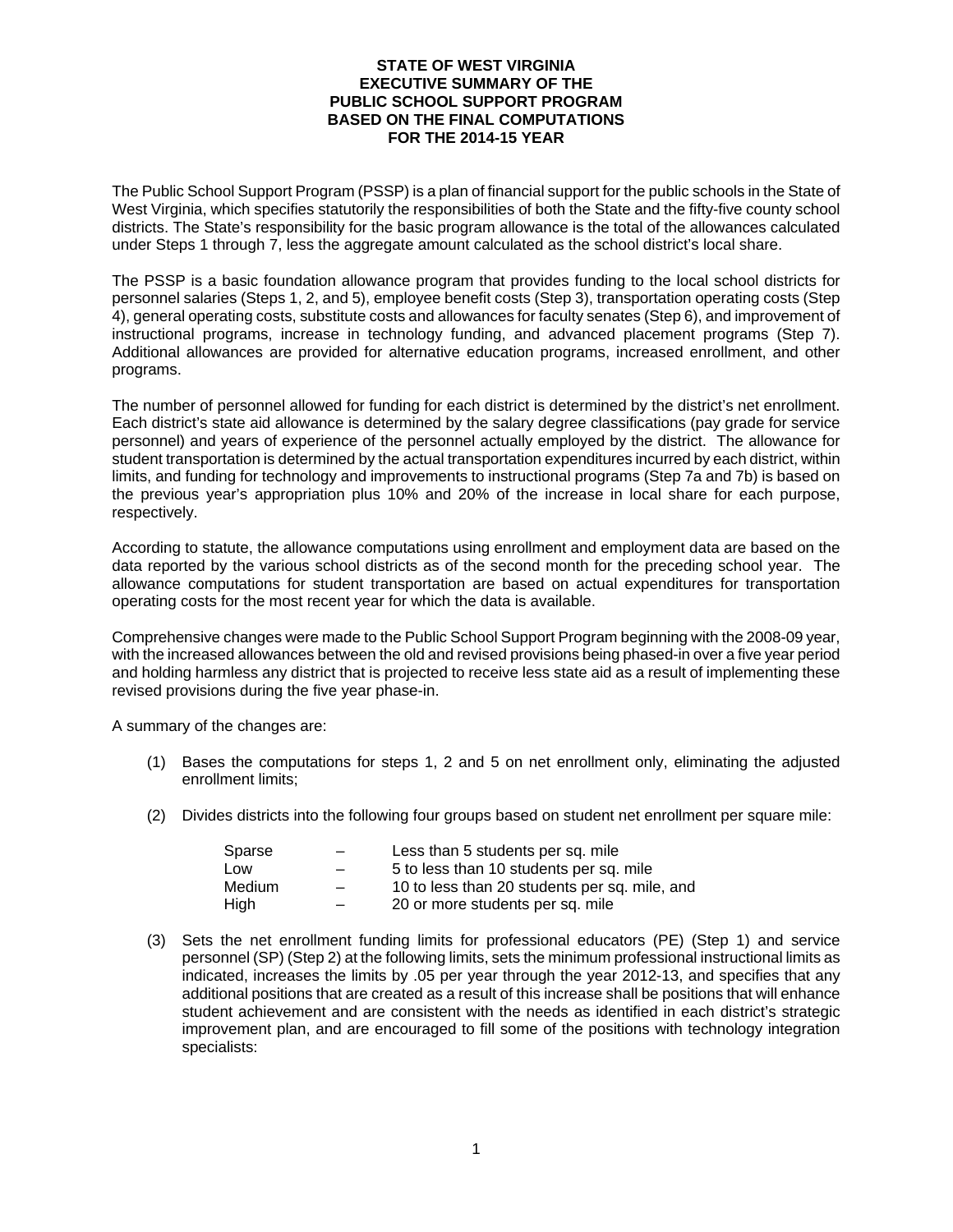For the 2014-15 year, the funding limits for professional educators (PE) and service personnel (SP) are as follows, plus the minimum limits that districts must maintain in professional instructional personnel (PI) are:

| Category | ΡF    |       | SP.   |
|----------|-------|-------|-------|
|          |       |       |       |
| Sparse   | 72.75 | 66.26 | 45.88 |
| Low      | 72.60 | 66.20 | 45.30 |
| Medium   | 72.45 | 66.10 | 44.73 |
| High     | 72.30 | 66.00 | 44.17 |

 There are no funding ratios for professional student support personnel (SSP); they are funded at the same number employed during the 2007-08 year times the percentage of professional educators employed, State Aid eligible, as to funded during the current year, with the allowance increasing by 0.5% per year through the year 2012-13. For all following fiscal years, the allowance for professional student support personnel is to be the same amount as for the 2012-13 year.

 Note: The PSSP requires that districts employ at least the number of personnel allowed by the limits in order to receive funding for those personnel and further requires that districts employee the minimum number of professional instructional personnel specified by the above limits or lose funding for the number employed less than required, but both requirements were waived during the five year phase-in. Beginning with the 2013-14 year, these waivers are no longer in effect;.

- (4) For the districts with student net enrollments of less than 1,400, increases each district's net enrollment by an amount determined by the following formula: Determine the enrollment difference between the district's actual enrollment and 1,400; multiply the difference by the percent derived by dividing the district's student population density into the student population density of the district with the lowest density, and; restrict the total net enrollment for each eligible district so that it does not exceed 1,400;
- (5) Identifies school counselors and school nurses as professional student support personnel; funds the number of these personnel employed during the 2007-08 year at the same percentages as the number of professional educators employed that are State Aid eligible as to funded, and; increases the allowance by 0.5% per year through the year 2012-13. For all following fiscal years, the allowance for professional student support personnel is to be the same amount as for the 2012-13 year;
- (6) Uses the same four groups created for steps 1 and 2 to determine the allowance for student transportation operating costs and bases the allowances on the following percentages of actual expenditures:

| Sparse | $95\%$     |
|--------|------------|
| Low    | $92.5\%$ ; |
| Medium | 90%, and;  |
| High   | 87.5%      |

 Provides an additional allowance of 10% for the districts that use alternative fuels or transport students to and from multi-county vocational centers and exclude the allowance for additional buses from the allowance limit of 1/3 above the state average on a per mile basis;

- (7) Provides an allowance for advanced placement at 1.0% of the state average per pupil state aid times the number of students enrolled in advanced placement, dual credit and international baccalaureate programs;
- (8) Provides an allowance for alternative education programs at \$18 per net enrollment student, and;
- (9) Requires that an appropriation be made to the WVDE each year to be distributed to the local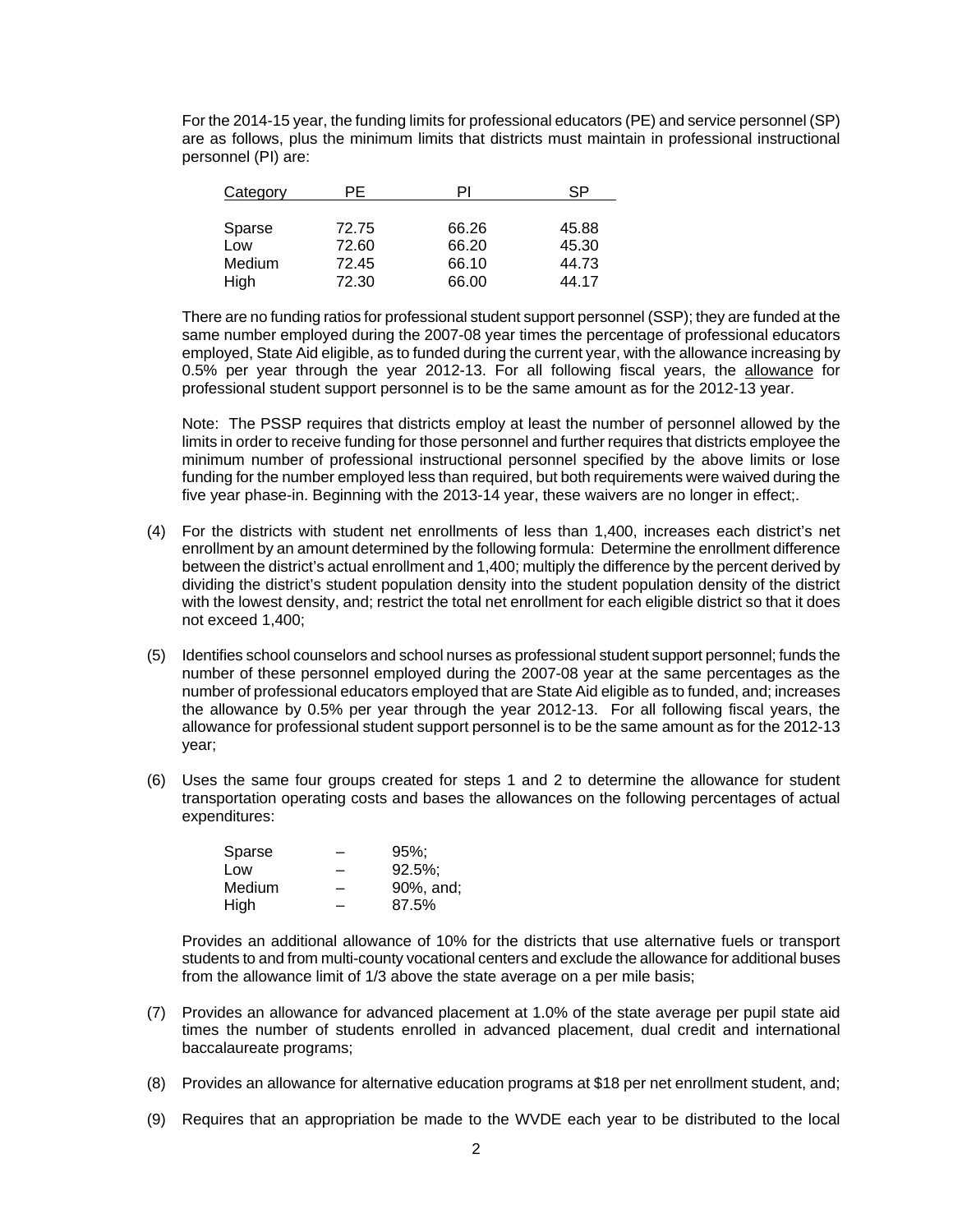districts to support children with high acuity special education needs that exceed the capacity of the districts to provide.

A brief description of each step follows:

**1. Foundation Allowance for Professional Educators (WVC §§18-9A-4 and 18-9A-5a):** Step 1 of the PSSP provides to each school district an allowance to pay the annual state minimum salary per degree classification and years of experience and the supplemental equity amount for professional educators as established by statute: WVC §18A-4-2 sets forth the annual state minimum salary that is to be paid to each teacher per degree classification and years of experience; WVC §18A-4-3 sets forth the annual state salary increment that is to be paid to each principal and assistant principal; and WVC §18A-4-5 authorizes the payment of the supplemental allocation that is to be paid to professional educators to assist the State in meeting its objective of salary equity among the school districts.

Beginning with the 2008-09 year, the school districts were divided into four categories based on student net enrollment density per square mile, and the number of professional educators funded per each 1,000 net enrollment students are being increased by .05 per year through the year 2012-13; the number of professional educators being funded for the year are presented in a preceding paragraph.

In addition, each school district must maintain the following minimum ratio of professional instructional (PI) personnel per 1,000 students in net enrollment or suffer a pro rata reduction in the allowance; these minimum ratios were also presented in a preceding paragraph. A provision exempts the districts that have an increase in net enrollment from the penalty, plus an additional provision exempts all school districts from being penalized during the five year phase-in of the new funding formula. Beginning with the 2013-14 year, this waiver is no longer in effect

Pursuant to WVC §18-9A-4, school districts cannot increase the number of administrative personnel employed above the number which were employed, or for which positions were posted, on June 30, 1990.

**2. Foundation Allowance for Service Personnel (WVC §§18-9A-5 and 18-9A-5a):** Step 2 of the PSSP provides to each school district an allowance to pay the monthly state minimum salary per pay grade and years of experience and the supplemental equity amount for service personnel as established by statute: WVC §18A-4-8a sets forth the monthly state minimum salary that is to be paid to each service employee and WVC §18A-4-5 authorizes the payment of the supplemental allocation that is to be paid to service personnel to assist the State in meeting its objective of salary equity among the school districts**.** 

Beginning with the 2008-09 year, the school districts were divided into four categories based on student net enrollment density per square mile and the number of service personnel funded per each 1,000 net enrollment students are being increased by .05 per year through the year 2012-13; the number of service personnel being funded for the year are presented in a preceding paragraph.

**3a. Foundation Allowance for Fixed Charges (WVC §18A-9A-6):** Step 3 of the PSSP provides to each school district an allowance to cover the employer's share of contributions for social security, unemployment compensation and workers' compensation. The allowance for each school district is determined by multiplying the district's total allowance for salaries under Steps 1, 2 and 5 by the following rates: for social security the current rate of 7.65%; for unemployment compensation the rate of .04%; and for workers' compensation the rate which is derived by dividing the total estimated aggregate contribution for workers' compensation by all school districts by the sum of the foundation allowance for professional and service personnel.

 The estimated contribution for workers' compensation is determined by multiplying each school district's allowance for professional and service personnel by the district's actual contribution rate for the most recent year for which the information is available. The allowance rate for workers' compensation for the 2014-15 year has been determined to be 0.94%; therefore, the total allowance rate for social security, unemployment compensation, and workers' compensation for the year has been determined to be 8.63%.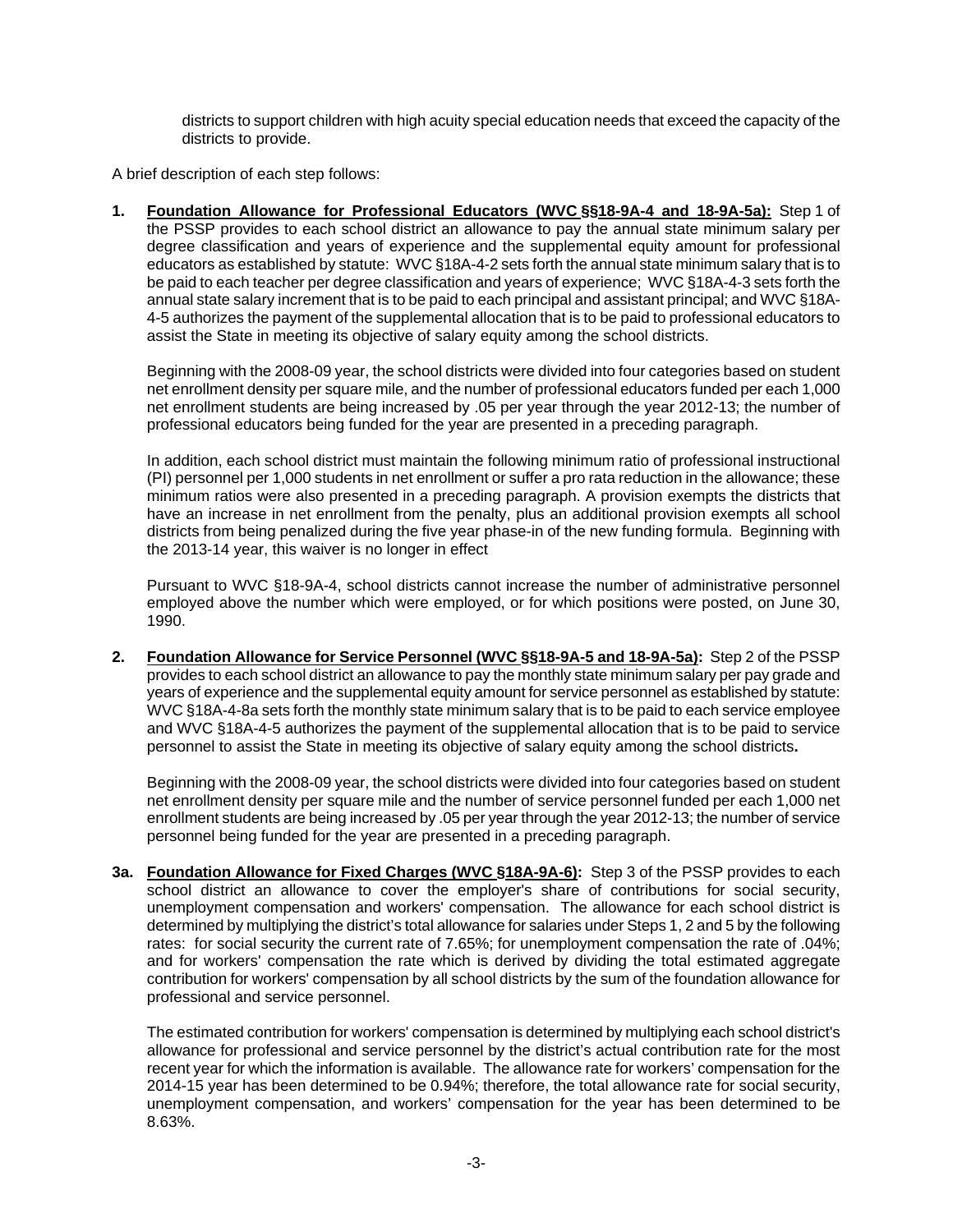- **3b. Foundation Allowance for Retirement (WVC §§18-9A-6a and 18-9A-6b):** Step 3 also provides an allowance to the teachers' retirement system. The amount of the allowance is the total of the following: (1) 15% of the basic foundation allowance for salaries; all salary equity appropriations; and such amounts as are paid by the school districts as salary supplements, to the extent that such county supplements are equal to the amount distributed for salary equity among the school districts; and (2) the additional amount estimated to be required to eliminate the unfunded liability by June 30, 2034, such amount to be based on an annual actuarial report to be provided to the Legislature.
- **4. Foundation Allowance for Transportation Costs (WVC §18-9A-7):** Step 4 of the Public School Support Program (PSSP) provides to each school district the sum of the following computations as an allowance for student transportation operating expenses:
	- (a) An allowance for the operations, maintenance and contracted services of student transportation services, exclusive of salaries, based on the following percentages of actual expenditures for such costs, with the county school districts categorized into the four groups indicated below, based on the number of net enrollment students per square mileage of the county:

| Sparse (Less than 5 net students/sq. mile)        | - 95.0% of actual expenditures |
|---------------------------------------------------|--------------------------------|
| Low (5 to less than 10 net students/sq. mile)     | - 92.5% of actual expenditures |
| Medium (10 to less than 20 net students/sq. mile) | - 90.0% of actual expenditures |
| High (More than 20 net students/sq. mile)         | - 87.5% of actual expenditures |

- (b) An additional allowance of 10% of the actual expenditures for operations, maintenance and contracted services, exclusive of salaries, for that portion of the bus fleet that uses alternative fuels. For county boards receiving the additional allowance for bio-diesel during the 2012-13 year, biodiesel shall continue to qualify as an alternative fuel to the extent that the additional percentage applicable to bio-diesel shall be decreased by 2.5% per year for four consecutive years beginning in school year 2014-15;
- (c) An additional allowance of 10% of actual expenditures for operations, maintenance, and contracted services, exclusive of salaries, for that portion of the bus fleet used to transport students to and from multi-county vocational centers;
- (d) 100% of the insurance premium costs on buses, buildings and equipment used in transportation;
- (e) 8.33% of the current replacement value of each school district's school bus fleet plus the remaining replacement value of buses purchased after July 1, 1999 that attain 180,000 miles. In addition, districts that experience an increase in net enrollment may apply for funding for additional buses, with the allowance for additional buses excluded from the allowance limit discussed below; and
- (f) Aid paid to students in lieu of transportation, based on the state average amount paid per pupil.

According to WVC 18-9A-7, the funding for the replacement of buses and the purchase of additional buses is to be used only for the purchase of school buses. This includes the purchase of new bus chassis and bodies from bus manufacturers, as listed on the State bus bid list, the purchase of used buses from other school districts, and the purchase of optional equipment that either enhances the utility of the bus or increases safety for students, such as automatic lifts, wheel chair tie-downs, seat reconfigurations, seat belts, automatic chain dispensers, strobe lights, Global Positioning System (GPS) equipment, radios, video cameras, etc.

In addition, this optional equipment can be purchased either at the time the buses are originally purchased, or as an after-market purchase from another vendor and installed separately after the buses are purchased and received. If the optional equipment is purchased as an after-market purchase, however, only the original purchase of the equipment may be purchased with bus replacement funds; bus replacement funds are not to be used for the replacement of existing equipment.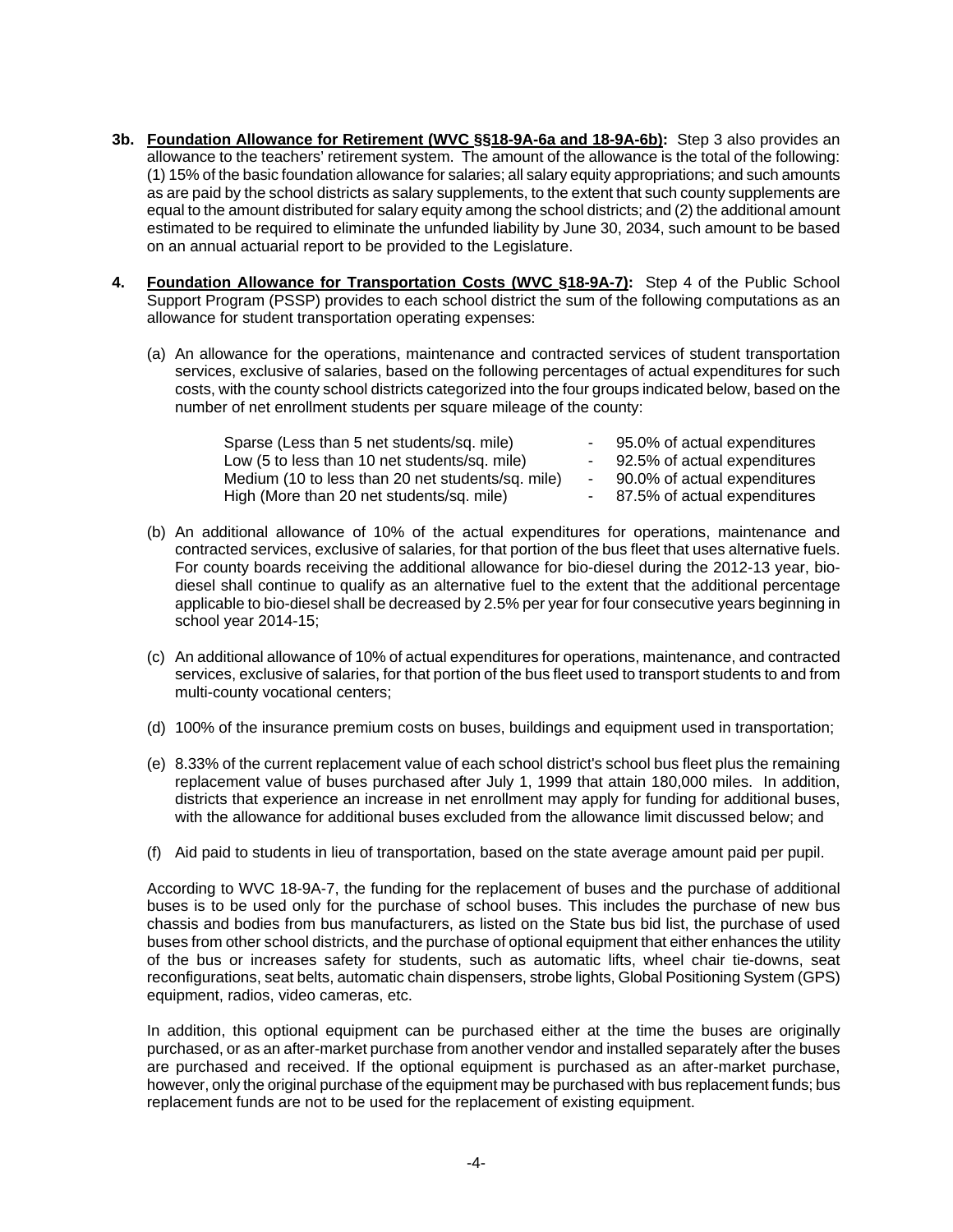Each district's allowance is limited to 1/3 above the computed state average allowance per mile multiplied by the total mileage for the district, exclusive of the allowance for the purchase of additional buses. In addition, each district is required to reserve one-half of one percent of its total transportation allowance for expenditure for trips related to academic classroom curriculum.

- **5a. Foundation Allowance for Professional Student Support Services (WVC §18-9A-8):** Step 5 of the PSSP identifies school counselors and school nurses as professional student support personnel and funds the number of these personnel employed during the 2007-08 year at the same percentages as the number of professional educators employed that are State Aid eligible as to funded, increases the allowance by 0.5% per year through the year 2012-13, and requires that the additional positions for counselors that may be created as a result of the 0.5% increase per year shall be assigned to schools where the counselor can (1) enhance student achievement; (2) provide early intervention for students in grades pre-kindergarten through five; and (3) enhance student development and career readiness. For the 2013-14 year and all years thereafter, the allowance for professional student support personnel is to be the same amount as for the 2012-13 year.
- **5b. Foundation Allowance for RESAs (WVC §18-9A-8a):** Step 5 also provides an allowance for the regional education service agencies (RESAs) equal to 0.63% of the total allowance provided under Step 1, limited to \$3,690,750. The allowance is allocated to each RESA, according to State Board Policy, on the following basis; 60% is distributed equally among the eight RESAs and the remaining 40% is distributed to each RESA according to the net enrollment of the school districts served by the RESA.
- **6. Foundation Allowance for Other Current Expenses, Substitute Salary Costs and Faculty Senates (WVC §18-9A-9):** Step 6 of the PSSP provides an allowance to each school district for other current expenses, substitute salary costs and faculty senates the sum of the following:
	- (a) For current expense, 10% of the total allowance for the salary allowances under steps 1, 2 and 5; distribution is made to each district proportionally based on the average of each district's average daily attendance for the preceding year and the district's second month net enrollment;
	- (b) For substitute salary costs of professional educators or current expense, 2.5% of the computed allowance for salary allowances under steps 1 and 5; distribution is made to each district proportionally based on the number of professional educators respectively authorized;
	- (c) For substitute salary costs of service personnel or current expense, 2.5% of the computed allowance for salaries for service personnel; distribution is made to each district proportionally based on the number of service personnel respectively authorized;
	- (d) For expenditure by faculty senates for academic materials, supplies and equipment used in instructional programs, \$200 multiplied by the number of professional instructional and student support personnel employed. School districts are required to forward the allowance to each school during the month of September of each year.
- **7a. Foundation Allowance for the Improvement of Instructional Programs (WVC §18-9A-10):** Step 7a of the PSSP provides an allowance to each school district for the improvement of instructional programs. The amount to be appropriated for the year is the amount appropriated for the preceding year plus 10% of the growth in local share over the previous year (prior to the 2014-15 year the amount had been 15% of the growth in local share). Step 7a funds are to be used to improve instructional programs according to a plan submitted to the State Board for approval.

 Distribution of the amount appropriated is made to the various school districts on the following basis: \$150,000 to each school district with the remaining funds allocated proportionally on the basis of the average of each district's average daily attendance for the preceding year and the district's second month enrollment. Up to 25% of each district's allowance may be used for the employment of professional and service personnel after all applicable provisions of WVC §§18-9A-4 and 18-9A-5 have been fully utilized. The funds for personnel, however, cannot be used to increase the total number of professional noninstructional personnel in the central office beyond four. Funds may also be used for implementation and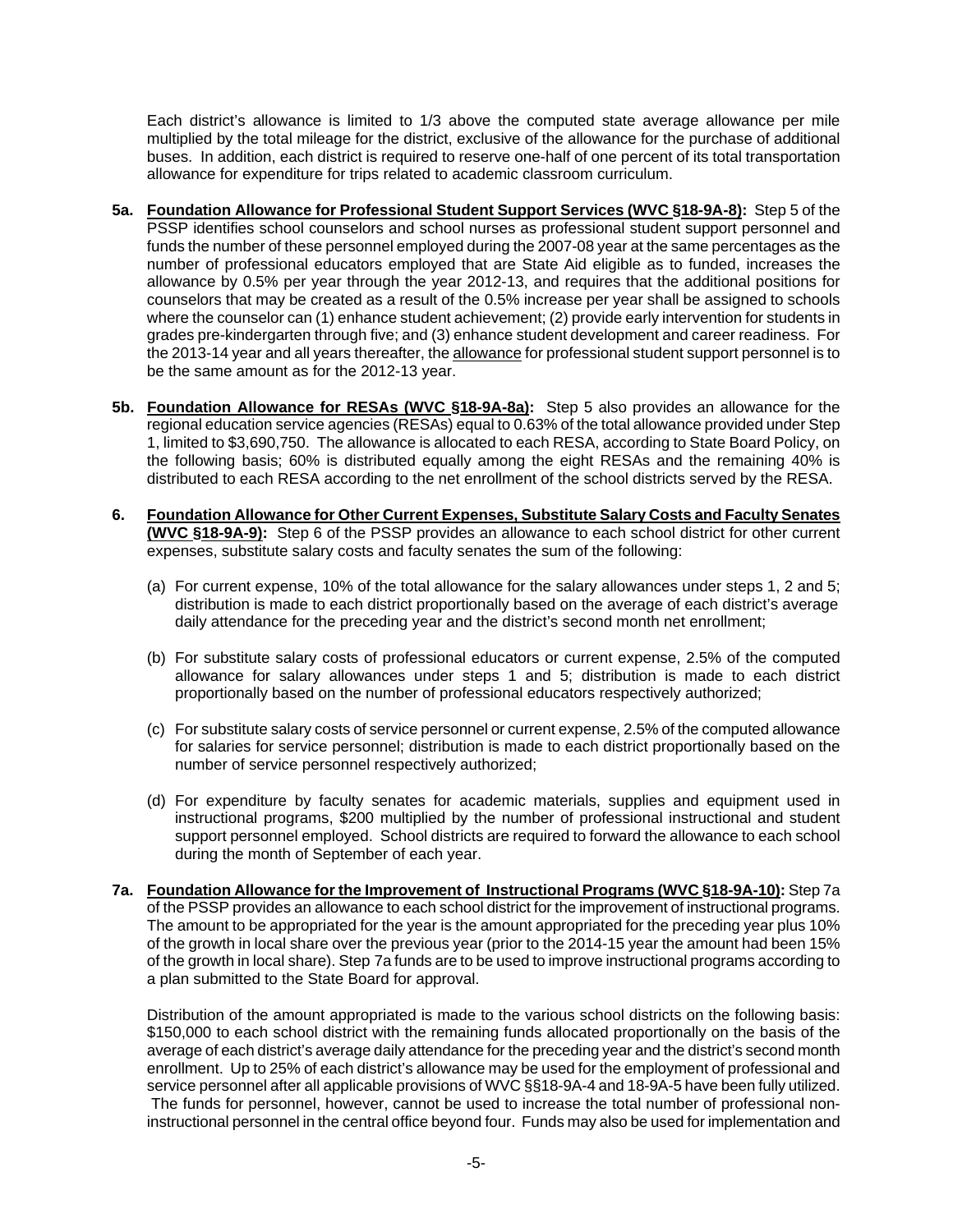maintenance of the West Virginia Education Information System (WVEIS).

7b. Foundation Allowance for the 21<sup>st</sup> Century Strategic Technology Learning Plan (WVC §18-9A-10): Step 7b dedicates another 20% of the growth in local share for allocation to the county boards for the 21<sup>st</sup> Century Strategic Technology Learning Plan as provided for in WVC 18-2E-7 in addition to the amount appropriated under this provision of the PSSP the previous year (prior to the 2014-15 year the amount had been 15% of the growth in local share). These funds are in addition to the funds specifically appropriated for this purpose by the Legislature.

 Distribution of the amount appropriated is made to the various school districts on the following basis: \$30,000 to each school district with the remaining funds allocated proportionally on the basis of the average of each district's average daily attendance for the preceding year and the district's second month enrollment.

- **7c. Foundation Allowance for Advanced Placement, Dual Credit, and International Baccalaureate Programs (WVC §18-9A-10):** Step 7c provides an allowance for students enrolled in advance placement, dual credit, and international baccalaureate courses, based on one percent (1%) of the state average per pupil state aid multiplied by the number of students enrolled in such courses in each district.
- 7d. Foundation Allowance for Debt Service (WVC §18-9A-10): Step 7d provides to the School Building Authority the amount of funds required to meet debt service requirements on revenue bonds issued by the authority prior to January 1, 1994.
- **8. Total Basic Foundation Allowance (WVC §18-9A-3):** The total basic foundation program allowance is the sum of the above seven allowances. The basic program allowance includes both the State's share and the local districts' share.
- **9. Local Share (WVC §18-9A-11):** Local share is a computation of each school district's projected regular levy property tax collections for the year. Projected excess levy tax collections are not included. Local share for the year was computed by multiplying the taxable assessed valuation of all property in the district for the current fiscal year as certified by the county assessor by 90% of the regular levy rates for the year as set by the Legislature and then deducting five percent (4%) as an allowance for discounts, exonerations, delinquencies, and reducing the amount further by the amount that is to be paid to the Assessor's Valuation Fund. Prior to the 2014-15 school year, the allowance for discounts, exonerations, and delinquencies was 5%.

The projected levy rates used for calculating local share for the year will be: For Class I property - 19.40¢ per \$100 assessed valuation; for Class II property – 38.80¢ per \$100 assessed valuation; and for classes III and IV property – 77.60  $\phi$  per \$100 assessed valuation.

In addition, according to WVC §11-8-6f(c), in any school district in which tax increment financing is in effect pursuant to the provisions of WVC §7-11B-1 et seq., the assessed valuation used for the local share calculation is the base assessed valuation of the property located within the project area in the year the project was initiated.

Furthermore, for the school districts that are designated as a "growth county" and have by resolution elected to participate in the Growth County School Facilities Act established by WVC §11-8-6f(d), the estimated revenues from application of the regular school board levy rate to the taxable assessed valuation of new property and improvements to property is subtracted from the local share calculation.

As discussed in the paragraphs for Step 7, ten percent (10%) of the growth in local share from the previous year is dedicated for the allowance for the improvement of instructional programs (Step 7a) and another  $20\%$  is dedicated for the 21<sup>st</sup> Century Technology Improvement Plan (step 7b).

The total local share calculated for each school district is subtracted from the total basic foundation allowance to determine the State's share that is appropriated.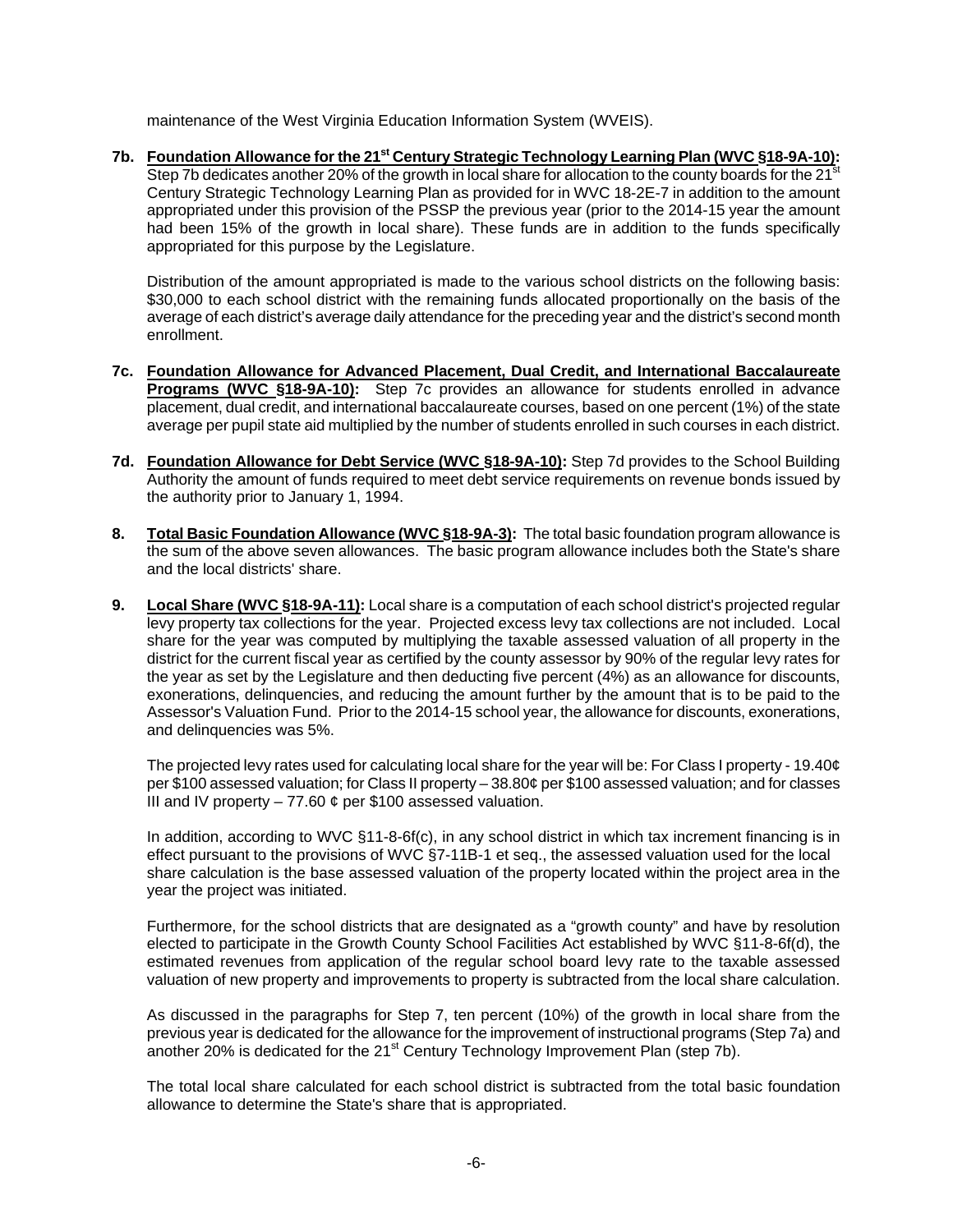**10. State Aid Allowance Allocated to each School District (WVC §18-9A-12):** The amount of the basic foundation program allowance allocated to each school district is the total of the amounts calculated in Steps 1 through 7, excluding the amounts for the RESAs, the School Building Authority and retirement, less the amount calculated for local share.

WVC §18-9A-12 provides that the allocation for each school district is to be adjusted in the following circumstances where the calculated local share is not reflective of local funds available to the school district, provided that funds are appropriated for this purpose:

- (1) In instances where a district is under a final court order to refund or credit property taxes paid in prior years;
- (2) In instances where a district is collecting taxes based on an assessed value which is less than that determined by the state tax commissioner in the most recent published survey or property valuation due to an error; and
- (3) In instances where a district is unable to collect property taxes from a taxpayer during the pendency of any court proceedings. Property taxes collected later upon completion of such court proceedings must be reimbursed to the State.

In addition, the amount of the basic foundation allowance allocated to each district is to be reduced by any payments or contributions received by a district in lieu of property taxes.

It should be noted that state aid has not been reduced as a result of payments received by a school district in lieu of taxes nor has any additional funding been appropriated in general for the purposes discussed above since the statute was enacted; however, funds have been appropriated by the Legislature to correct state aid allowances as the result of assessment errors on a case by case basis.

## **11. Other Allowances:**

**a. Allowance for County Transfers WVC §18-9A-14):** Under the PSSP, an allowance is provided for county school districts that agree to transfer students to another school district pursuant to an agreement approved by the State Board, provided that funds are appropriated for this purpose.

The allowance for the year in which the transfer occurs is to be 100% of amount in the agreement, not to exceed the district's per pupil state aid allocation; the allowance in the first year after the transfer occurs is to be 50% of the amount in the agreement; and the allowance for the second year is to be 25%. A provision states that if professional or service personnel obtain full-time employment pursuant to WVC §18-9A-8i, the allowance is to be reduced by an appropriate amount.

**b.** Allowance for Increased Enrollment (WVC §18-9A-15): Each school district which has an increase in net enrollment is to receive an allocation equal to the district's increase in net enrollment over the previous year multiplied by each district's average per pupil state aid. Sixty percent (60%) of the funds appropriated for this purpose are to be distributed by September 1<sup>st</sup> of the year in which the enrollment increase occurs and the balance is to be distributed by December 31 of that year. If the funds appropriated for this purpose are not sufficient to provide full funding, each district's allocation is to be reduced proportionally and a supplemental appropriation is to be requested.

In addition, to help offset the budgetary impact of extraordinary and sustained increases in net enrollment in a county whose most recent three-year average growth in second month net enrollment is 2% or more, the county boards are to receive ¼ of the state average per pupil state aid multiplied by the increase in the county's second month net enrollment in the latest year.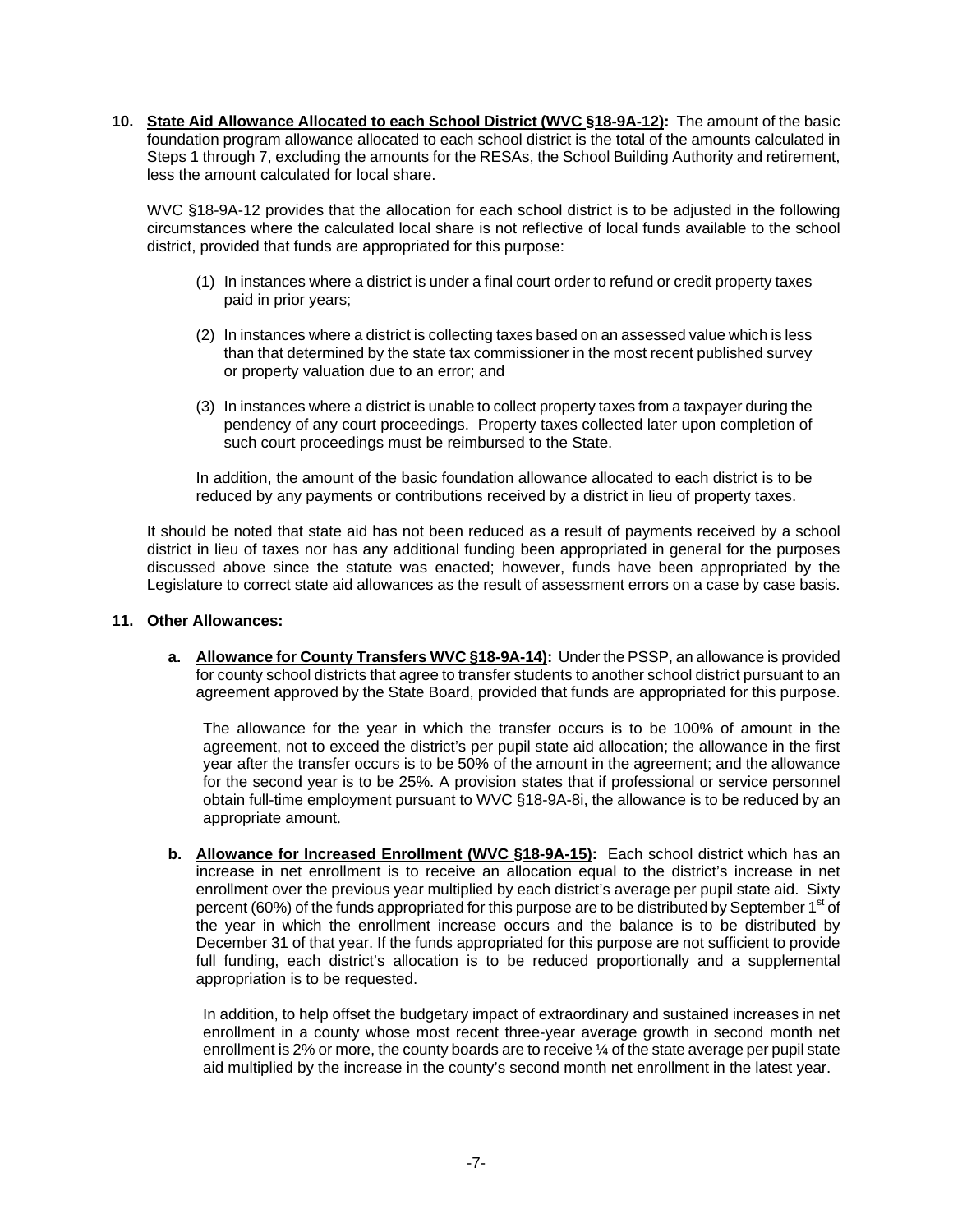- **c. Allowance for Alternative Education Programs (WVC §18-9A-21):** The allowance for alternative education programs in the PSSP is \$18 per net enrollment student. The total funds are distributed proportionally to each district on the basis of net enrollment.
- **d. Allowance for Limited English Proficiency Programs (WVC §18-9A-22):** The PSSP includes a provision that provides supplemental funding for programs for Limited English Proficient students where the cost of the program in a particular district exceeds the district's capacity to provide the program with the funds that the district has available. The statute does not require any specific amount of funding to be appropriated, but any funds so appropriated in any year must be distributed to the various districts in a manner that takes into account the varying proficiency levels of the students and the capacity of the district to deliver the needed programs. Districts are required to apply for the funds that are available in accordance with the provisions contained in State Board policy.
- **e. Allowance for the Public Employees Insurance Fund (WVC §§5-16-18 and 18-9A-24):** The PSSP provides an allowance for the Public Employees Insurance Fund. The total allowance is based on an average premium rate for all school district employees, as established by the PEIA Finance Board, multiplied by the number of personnel allowed for funding under the Public School Support Program. The average premium rate is to include a proportionate share of the retirees' subsidy established by the finance board and the difference, if any, between the previous year's actual premium costs and the previous year's appropriation, if the actual costs were greater than the appropriation.

The estimated average premium rate used for the 2014-15 year was \$562.87 per month.

**f. Allowance for Workers' Compensation for Unpaid Student Work-based Learning Programs (WVC §18-9A-26):** The PSSP provides an allowance for the workers' compensation premium costs for students who participate in unpaid work-based learning experiences off school premises. The amount of the allowance is determined by multiplying the number of hours each student participates in work-based learning by the base premium tax rate as established by the Workers' Compensation Division. The wage rate used in the calculations is the wage rate that will provide the minimum workers' compensation weekly benefits established by statute.

## **12. Allowance for the Education of Exceptional Children (WVC §18-20-5):**

Although not a part of the Public School Support Program, a provision is included in WVC §18-20-5 that requires the State to make an appropriation to the Department of Education to be distributed to the county boards in accordance with State Board Policy to support children with high acuity needs that exceed the capacity of the school district to provide with available funds. Each county board is required to apply to the State Superintendent for receipt of this funding in a manner set forth by the State Superintendent that assesses and takes into account varying acuity levels of the exceptional students.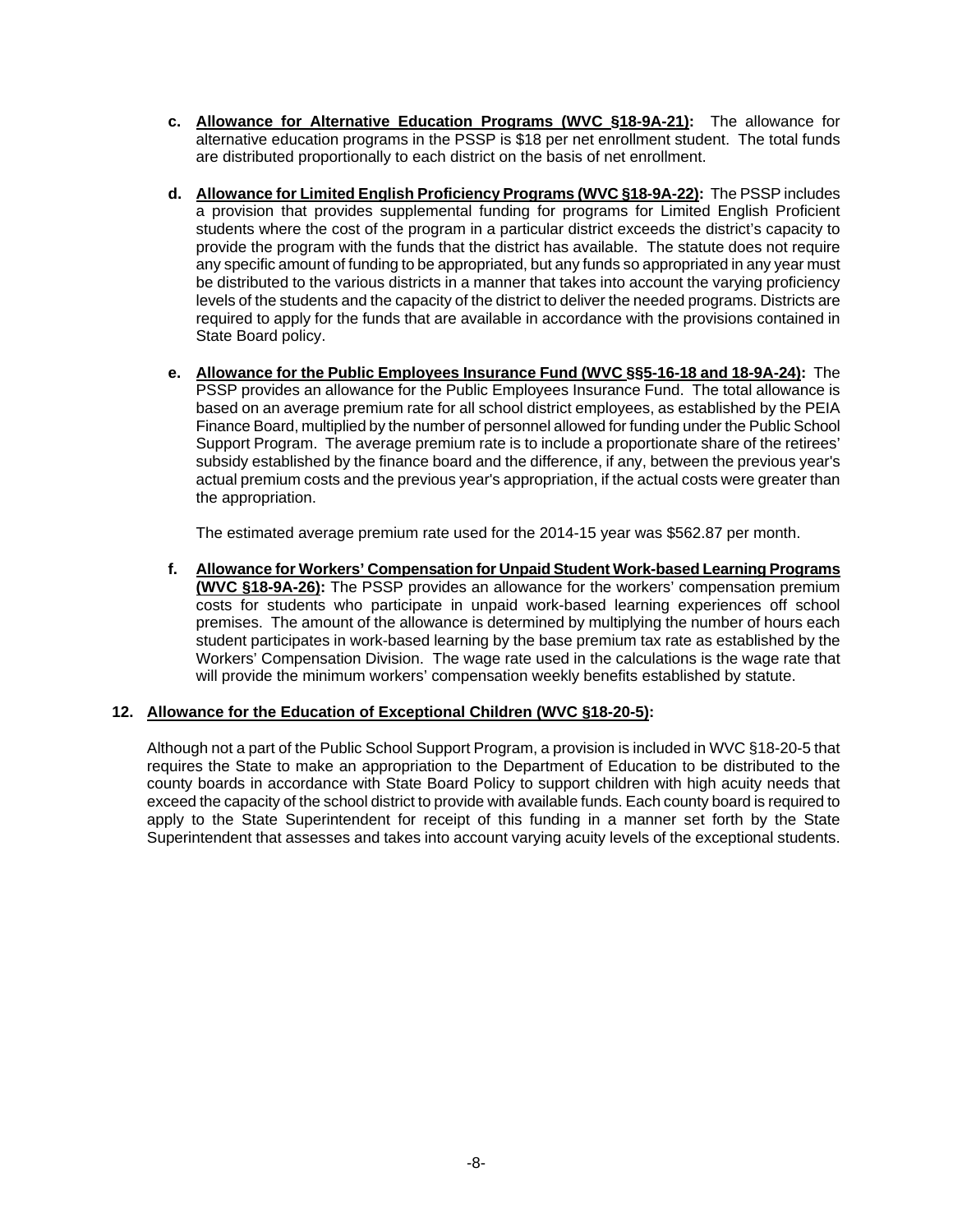## **DEFINITIONS**

**Advanced Placement –** Students enrolled in programs offering classes that are advanced in terms of content and performance expectations as opposed to those normally available for the age/grade level of the student and which provide credit towards graduation and possible college credit. These can include programs recognized or offered by the College Board, postsecondary institutions and other recognized foundations, corporations or institutions.

**Allowance for Increased Enrollment (WVC §18-9A-15**) – Allowance for the county boards that experience an increase in net enrollment as compared to the similar net enrollment of the previous year. According to statute, sixty percent (60%) of the allocation must be distributed no later than September 1 of the year in which the districts experience an increase in enrollment and the remaining balance must be distributed by December 31 of that year.

**Full-time Equivalency (FTE)** – The number students or personnel reported on a fractional basis compared to their full-time counterparts. For example, those students or personnel that attend school or are employed fulltime are reported as a 1.0 FTE; those that attend or are employed half of what is considered full-time are reported as a 0.5 FTE.

**Multi-County Vocational Centers (MCVCs) (WVC §18-2B-1)** – Area vocational education training centers established under the authority of WVC §18-2B-1 to provide vocational programs to students from two or more school districts.

**Net Enrollment (WVC §18-9A-2) -** The number of students enrolled in pre-kindergarten through grade twelve and special education programs in the public schools of a county, reported on a full-time equivalency (FTE) basis, plus adults enrolled in regular secondary vocational programs, limited to a maximum of 1,000 of these students, statewide.

Pre-kindergarten (early childhood) enrollment includes both the students enrolled in programs operated by the school district and those operated by collaborative community partners. Pre-kindergarten students must be four years of age by September 1 of the year in which they are enrolled in the program and the program must provide a minimum of 12 hours of instruction per week. The full-time equivalence (FTE) of these students is counted on the following basis:

| $\bullet$ | 24 hours per week |                          | 1.0 FTE   |
|-----------|-------------------|--------------------------|-----------|
| $\bullet$ | 22 hours per week | $\blacksquare$           | $0.9$ FTE |
| $\bullet$ | 20 hours per week |                          | $0.8$ FTE |
| $\bullet$ | 17 hours per week | $\blacksquare$           | $0.7$ FTE |
| $\bullet$ | 15 hours per week |                          | $0.6$ FTE |
| $\bullet$ | 12 hours per week | $\overline{\phantom{0}}$ | $0.5$ FTE |

Furthermore, the net enrollment is adjusted for the purpose of determining the basic state aid allowance for the district's whose net enrollment is less than 1,400 students, but this adjustment is for funding purposes only and not added to the district's actual net enrollment. The adjustment is computed by determining the difference between the district's actual student population and 1,400 and then multiplying the difference by the percent determined by dividing the State's lowest student population density by that district's actual student population density.

**Professional Educator (WVC §18-9A-2) -** Personnel employed by a board of education as a teacher, supervisor, principal, superintendent, public school librarian, public school nurse with a bachelor's degree who is licensed by the State board of examiners for registered professional nurses, or any other person regularly employed for instructional purposes in a public school in the State.

**Professional Instructional Personnel (WVC §18-9A-2) -** A professional educator employed by a board of education whose regular duty is that of a classroom teacher (including speech language pathologist), librarian, attendance director, or school psychologist.